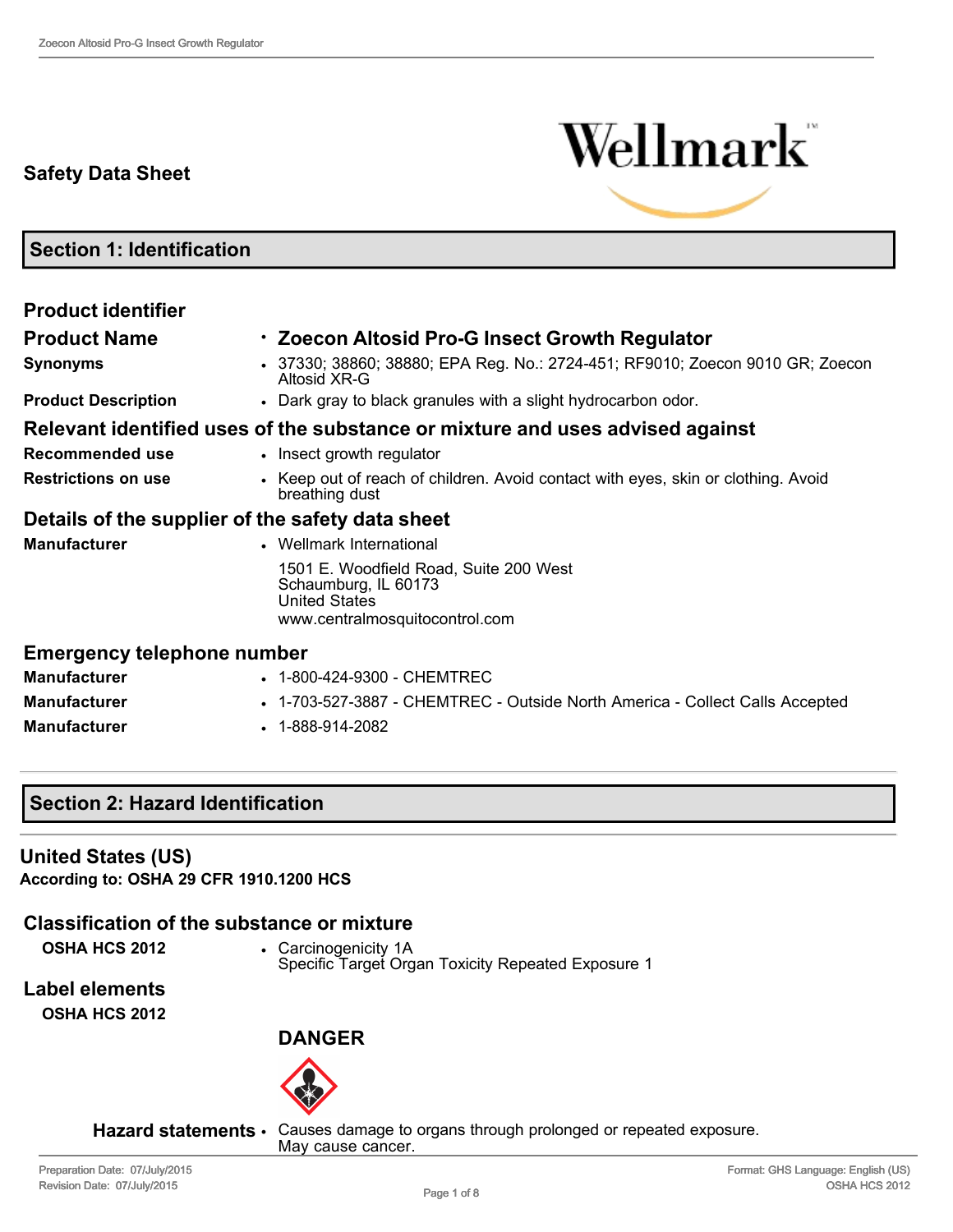| <b>Precautionary statements</b>              |                                                                                                                                                                                                                                                                                                                                                                                                                                                                                                                                                                                                                                                                                                                                                                                   |
|----------------------------------------------|-----------------------------------------------------------------------------------------------------------------------------------------------------------------------------------------------------------------------------------------------------------------------------------------------------------------------------------------------------------------------------------------------------------------------------------------------------------------------------------------------------------------------------------------------------------------------------------------------------------------------------------------------------------------------------------------------------------------------------------------------------------------------------------|
|                                              | <b>Prevention.</b> Do not eat, drink or smoke when using this product.<br>Do not handle until all safety precautions have been read and understood.<br>Obtain special instructions before use.<br>Wash thoroughly after handling.<br>Wear protective gloves/protective clothing/eye protection/face protection.<br>Avoid breathing dust, fume, gas, mist, vapors and/or spray.                                                                                                                                                                                                                                                                                                                                                                                                    |
|                                              | <b>Response</b> • Get medical advice/attention if you feel unwell.<br>IF exposed or concerned: Get medical advice/attention.                                                                                                                                                                                                                                                                                                                                                                                                                                                                                                                                                                                                                                                      |
| Storage/Disposal • Store locked up.          | Dispose of content and/or container in accordance with local, regional, national, and/or<br>international regulations.                                                                                                                                                                                                                                                                                                                                                                                                                                                                                                                                                                                                                                                            |
| Supplemental information .                   | The finished product is not considered carcinogenic because of the product's physical<br>form. The Hazard Statement "May Cause Cancer" is presented because a component<br>of this product contains a naturally occurring trace amount of crystalline silica (quartz)<br>which is classified as carcinogenic to humans if inhaled. Respiratory exposure to<br>silica dust from the finished product is not expected to occur under normal conditions<br>of use due to the manner in which the constituents are bound. The crystalline silica in<br>the finished product is unlikely to pose personal exposure via inhalation in light of<br>studies conducted that indicate there is minimal liberation of particulates from the<br>product during extreme handling or transport. |
| <b>Other hazards</b><br><b>OSHA HCS 2012</b> | • Under United States Regulations (29 CFR 1910.1200 - Hazard Communication<br>Standard), this product is considered hazardous.                                                                                                                                                                                                                                                                                                                                                                                                                                                                                                                                                                                                                                                    |

# **Section 3 Composition/Information on Ingredients**

#### **Substances**

• Material does not meet the criteria of a substance according to United Nations Globally Harmonized System of Classification and Labeling of Chemicals (GHS)

### **Mixtures**

| <b>Composition</b>           |                     |       |  |
|------------------------------|---------------------|-------|--|
| <b>Chemical Name</b>         | <b>I</b> dentifiers |       |  |
| S-Methoprene                 | $CAS: 65733-16-6$   | 1.5%  |  |
| Silica, crystalline - quartz | $CAS:14808-60-7$    | 90.6% |  |
| Other ingredients            | <b>NDA</b>          | 7.9%  |  |

# **Section 4: First-Aid Measures**

# **Description of first aid measures**

| <b>Inhalation</b> | • IF INHALED: If breathing is difficult, remove person to fresh air and keep at rest in a<br>position comfortable for breathing. Call a POISON CENTER or doctor/physician if you<br>feel unwell. |
|-------------------|--------------------------------------------------------------------------------------------------------------------------------------------------------------------------------------------------|
| <b>Skin</b>       | • IF ON SKIN: Wash skin with soap and water. If skin irritation occurs: Get medical<br>advice/attention.                                                                                         |
| Eye               | • IF IN EYES: Rinse cautiously with water for several minutes. Remove contact lenses,<br>if present and easy to do. Continue rinsing. If eye irritation persists: Get medical                    |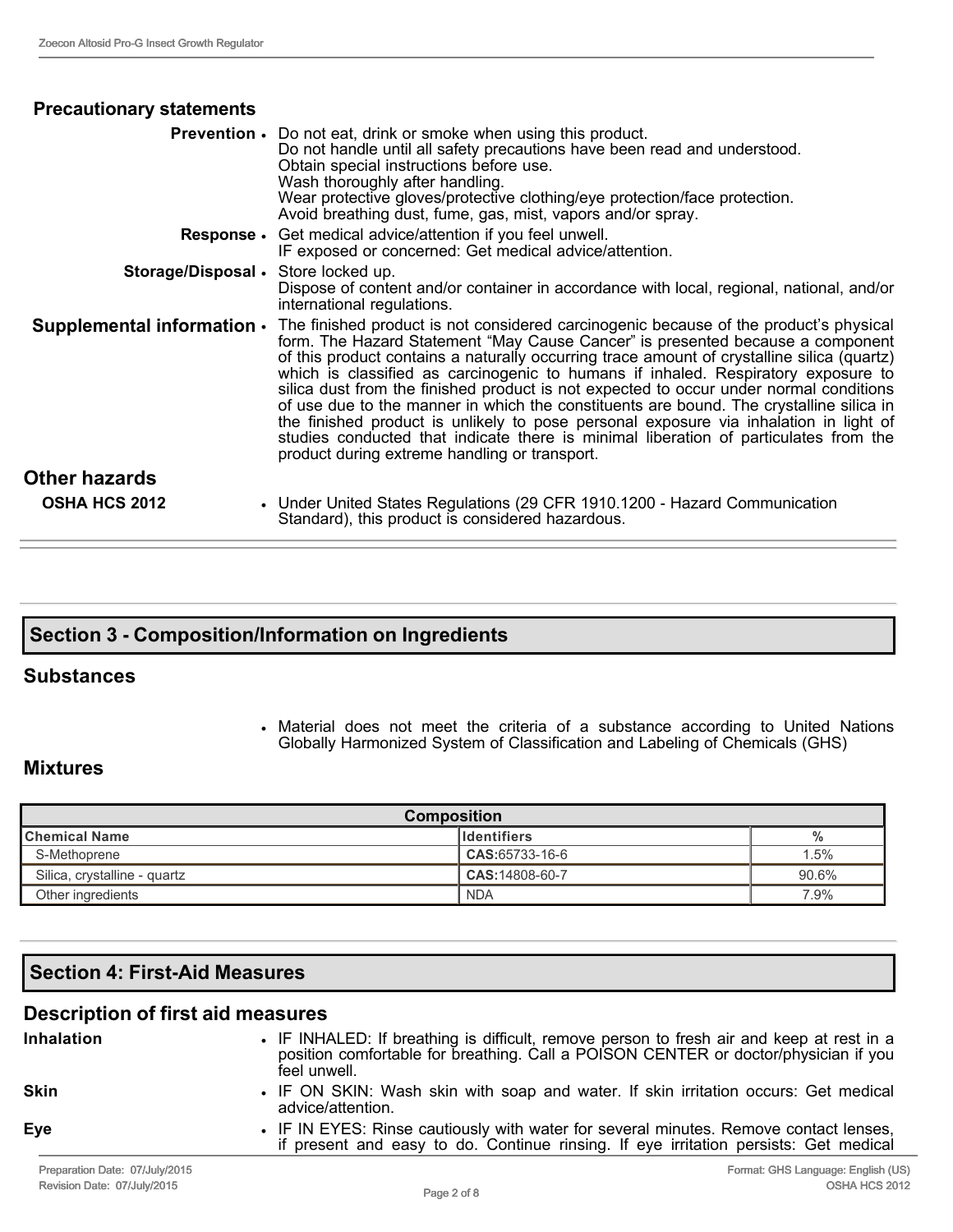#### advice/attention.

**Ingestion** • IF SWALLOWED: Rinse mouth. Do NOT induce vomiting. Get medical attention if symptoms occur.

# **Most important symptoms and effects, both acute and delayed**

• May cause cancer, causes damage to organs - lungs. Refer to Section 11 -Toxicological Information.

# **Indication of any immediate medical attention and special treatment needed**

**Notes to Physician • Treat symptomatically and supportively.** 

# **Section 5: Fire-Fighting Measures**

# **Extinguishing media**

|                                                                   | Suitable Extinguishing Media • LARGE FIRE: Water spray, fog or regular foam.<br>SMALL FIRES: Dry chemical, CO2, water spray or regular foam. |
|-------------------------------------------------------------------|----------------------------------------------------------------------------------------------------------------------------------------------|
| <b>Unsuitable Extinguishing</b><br>Media                          | • Avoid heavy hose streams.                                                                                                                  |
| <b>Firefighting Procedures</b>                                    | • Material is non-combustible and is not expected to pose a fire or explosion hazard.                                                        |
|                                                                   | Special hazards arising from the substance or mixture                                                                                        |
| <b>Unusual Fire and Explosion • None known.</b><br><b>Hazards</b> |                                                                                                                                              |
| <b>Hazardous Combustion</b><br><b>Products</b>                    | • No data available.                                                                                                                         |
| <b>Advice for firefighters</b>                                    |                                                                                                                                              |

• Wear positive pressure self-contained breathing apparatus (SCBA).

# **Section 6 Accidental Release Measures**

#### **Personal precautions, protective equipment and emergency procedures**

- **Personal Precautions** Use appropriate Personal Protective Equipment (PPE)
- **Emergency Procedures** Do not allow runoff into water, storm drains or drainage ditches.

### **Environmental precautions**

• Runoff from fire control may cause pollution.

# **Methods and material for containment and cleaning up**

| Containment/Clean-up<br>cover loosely; move containers from spill area.<br><b>Measures</b> | SMALL DRY SPILLS: With clean shovel place material into clean, dry container and |
|--------------------------------------------------------------------------------------------|----------------------------------------------------------------------------------|
|--------------------------------------------------------------------------------------------|----------------------------------------------------------------------------------|

# **Section 7 - Handling and Storage**

# **Precautions for safe handling**

Handling **• Avoid contact with skin or eyes.** 

# **Conditions for safe storage, including any incompatibilities**

**Storage** • Store closed containers in a cool dry place. Do not contaminate water, food or feed by storage or disposal. Store locked up.

# **Section 8 Exposure Controls/Personal Protection**

# **Control parameters**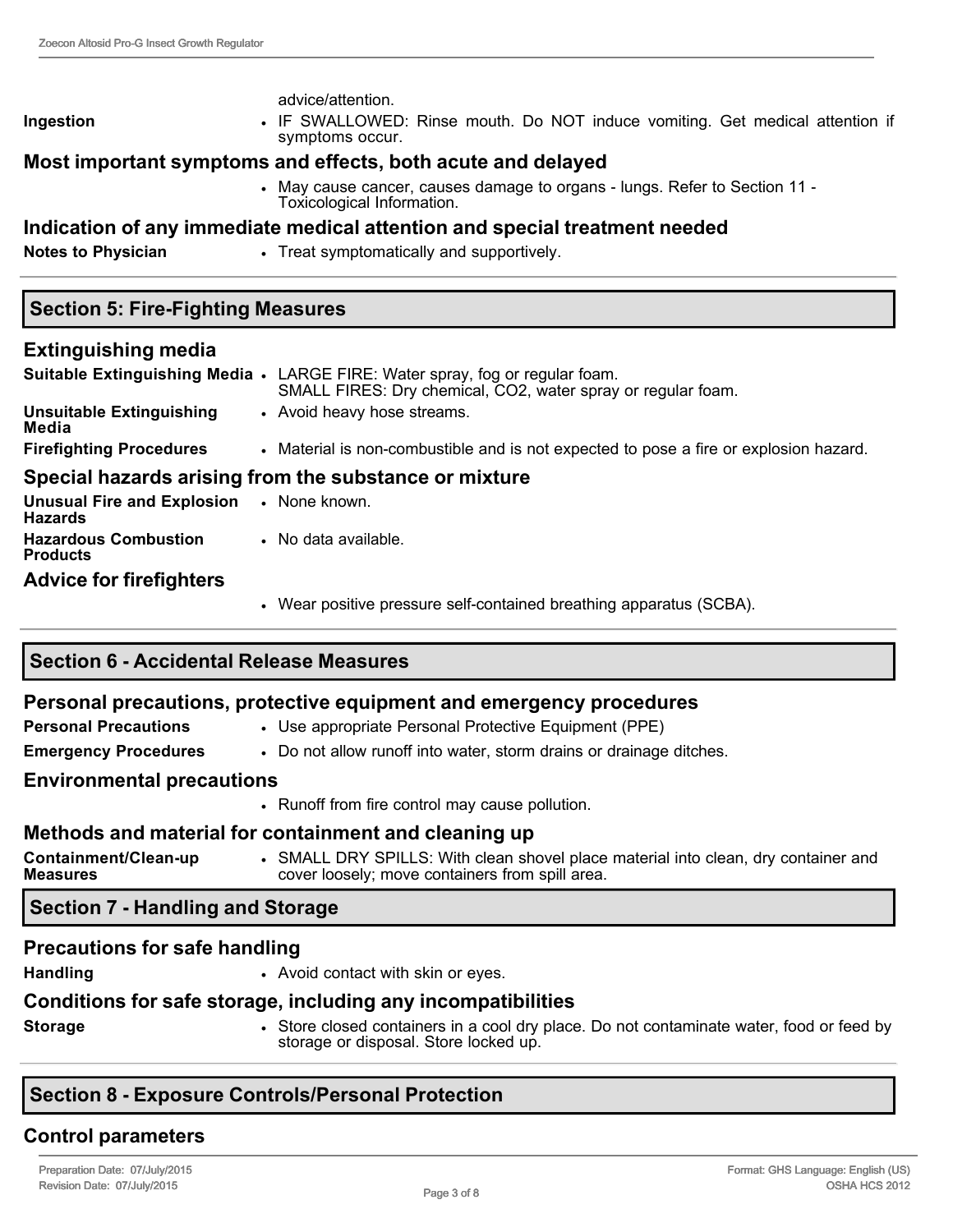| <b>Exposure Limits/Guidelines</b>                      |            |                                            |                                  |  |
|--------------------------------------------------------|------------|--------------------------------------------|----------------------------------|--|
|                                                        | l Result I | <b>ACGIH</b>                               | <b>NIOSH</b>                     |  |
| Silica, crystalline -<br>∎quartz<br>$(14808 - 60 - 7)$ |            | TWAs 0.025 mg/m3 TWA (respirable fraction) | 0.05 mg/m3 TWA (respirable dust) |  |

#### **Exposure Limits Supplemental OSHA**

•Silica, crystalline quartz (14808607): **Mineral Dusts:** ((30)/(%SiO2 + 2) mg/m3 TWA, total dust; (250)/(%SiO2 + 5) mppcf TWA, respirable fraction; (10)/(%SiO2 + 2) mg/m3 TWA, respirable fraction) **ACGIH**

• Silica, crystalline - quartz (14808-60-7): TLV Basis - Critical Effects: (lung cancer; pulmonary fibrosis)

#### **Exposure controls**

**Engineering** 

- **Measures/Controls**
- Adequate ventilation systems as needed to control concentrations of airborne contaminants below applicable threshold limit values.

**Personal Protective Equipment**

**Pictograms** •



| <b>Respiratory</b>                                         | • In case of insufficient ventilation, wear suitable respiratory equipment.                                                     |
|------------------------------------------------------------|---------------------------------------------------------------------------------------------------------------------------------|
| Eye/Face                                                   | • Wear protective eyewear (goggles, face shield, or safety glasses).                                                            |
| <b>Hands</b>                                               | • Wear appropriate gloves.                                                                                                      |
| <b>Skin/Body</b>                                           | • If prolonged exposure is anticipated, it is recommended for handlers to wear<br>appropriate clothing to prevent skin contact. |
| <b>General Industrial Hygiene</b><br><b>Considerations</b> | • Do not get in eyes or on skin or clothing. Handle in accordance with good industrial<br>hygiene and safety practice.          |
| <b>Environmental Exposure</b><br><b>Controls</b>           | • No data available                                                                                                             |

**Section 9 Physical and Chemical Properties**

# **Information on Physical and Chemical Properties**

| <b>Material Description</b>       |                       |                              |                              |
|-----------------------------------|-----------------------|------------------------------|------------------------------|
| Physical Form                     | Solid                 | Appearance/Description       | Dark gray to black granules. |
| Color                             | Dark gray to black.   | Odor                         | Mild hydrocarbon odor.       |
| Odor Threshold                    | No data available     |                              |                              |
| <b>General Properties</b>         |                       |                              |                              |
| <b>Boiling Point</b>              | 2230 C(4046 F)        | Melting Point/Freezing Point | 1610 C(2930 F)               |
| Decomposition Temperature         | No data available     | pH                           | Not relevant                 |
| Specific Gravity/Relative Density | l No data available   | Density                      | $2.4$ g/cc                   |
| <b>Bulk Density</b>               | 1.6 g/cc 100 lb/cu ft | <b>Water Solubility</b>      | Insoluble                    |
| Viscosity                         | Not relevant          |                              |                              |
| <b>Volatility</b>                 |                       |                              |                              |
| Vapor Pressure                    | No data available     | <b>Vapor Density</b>         | No data available            |
| <b>Evaporation Rate</b>           | No data available     |                              |                              |
| Flammability                      |                       |                              |                              |
| Flash Point                       | Not relevant          | UEL                          | No data available            |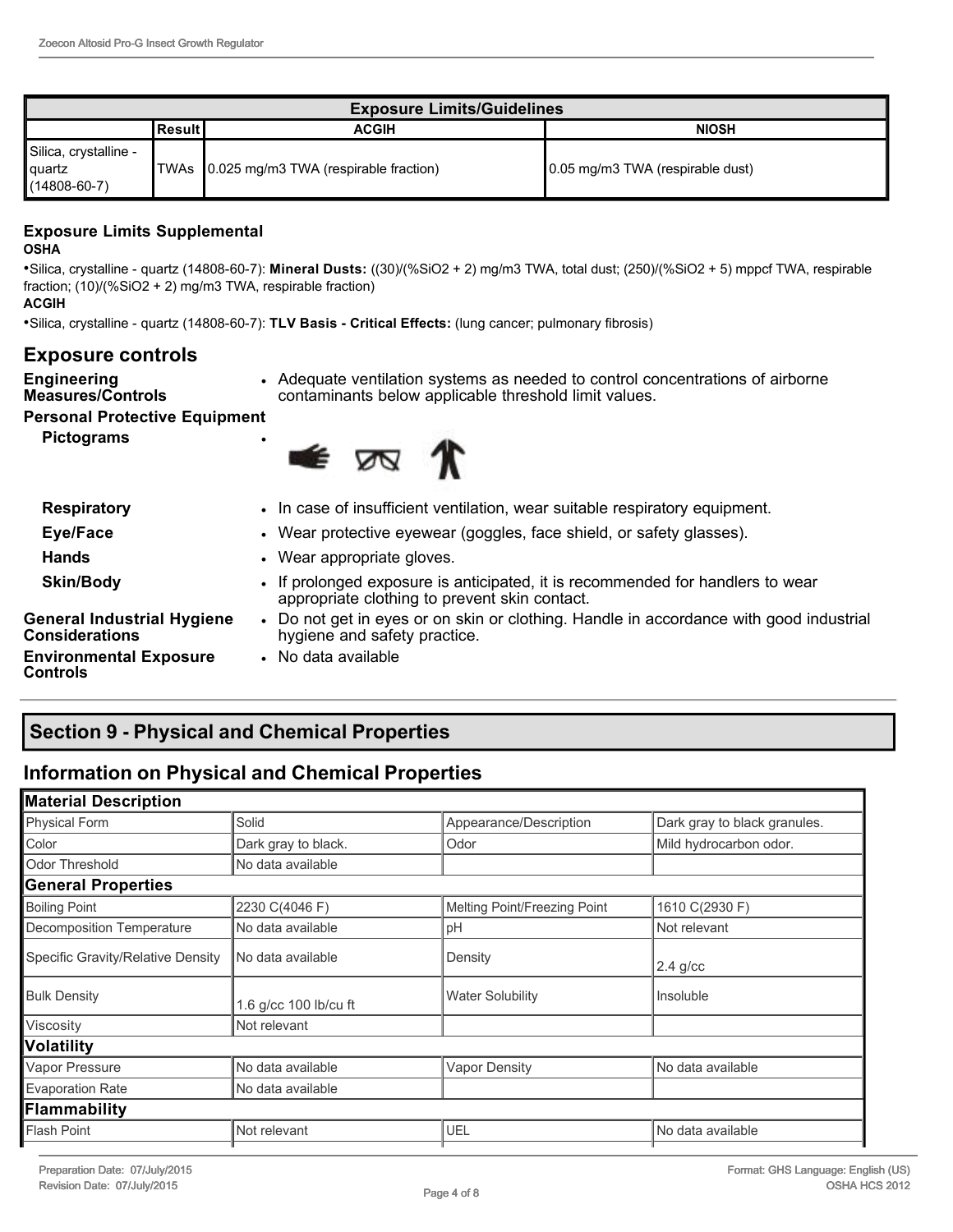| ILEL                                                     | INo data available | <b>Autoignition</b> | INo data available |
|----------------------------------------------------------|--------------------|---------------------|--------------------|
| Flammability (solid, gas)                                | INot Flammable.    |                     |                    |
| IEnvironmental                                           |                    |                     |                    |
| l Octanol/Water Partition coefficient INo data available |                    |                     |                    |

# **Section 10: Stability and Reactivity**

### **Reactivity**

• No data available

#### **Chemical stability**

• Stable

## **Possibility of hazardous reactions**

• Hazardous polymerization will not occur.

### **Conditions to avoid**

• No data available.

### **Incompatible materials**

• No data available.

# **Hazardous decomposition products**

• No data available.

# **Section 11 - Toxicological Information**

# **Information on toxicological effects**

|                                                 | <b>CAS</b> |                                                                                                                                                                                                           |
|-------------------------------------------------|------------|-----------------------------------------------------------------------------------------------------------------------------------------------------------------------------------------------------------|
| Zoecon Altosid Pro-G Insect Growth<br>Regulator | <b>NDA</b> | <b>Acute Toxicity:</b> Ingestion/Oral-Rat LD50 • >4000 mg/kg; Skin-Rat LD50 • >4000<br>mg/kg;<br><b>Irritation:</b> Eye-Rabbit • Essentially non-irritating; Skin-Rabbit • Essentially non-<br>irritating |

| <b>GHS Properties</b>            | <b>Classification</b>                                                     |
|----------------------------------|---------------------------------------------------------------------------|
| <b>Acute toxicity</b>            | <b>OSHA HCS 2012 - Classification criteria not met</b>                    |
| <b>Aspiration Hazard</b>         | <b>OSHA HCS 2012 • Classification criteria not met</b>                    |
| <b>Carcinogenicity</b>           | <b>OSHA HCS 2012 • Carcinogenicity 1A</b>                                 |
| <b>Germ Cell Mutagenicity</b>    | <b>OSHA HCS 2012 •</b> Classification criteria not met                    |
| <b>Skin corrosion/Irritation</b> | <b>OSHA HCS 2012 • Classification criteria not met</b>                    |
| <b>Skin sensitization</b>        | <b>OSHA HCS 2012 • Classification criteria not met</b>                    |
| <b>STOT-RE</b>                   | <b>OSHA HCS 2012 -</b> Specific Target Organ Toxicity Repeated Exposure 1 |
| <b>STOT-SE</b>                   | <b>OSHA HCS 2012 • Classification criteria not met</b>                    |
| <b>Toxicity for Reproduction</b> | <b>OSHA HCS 2012 • Classification criteria not met</b>                    |
| <b>Respiratory sensitization</b> | <b>OSHA HCS 2012 - Classification criteria not met</b>                    |
| Serious eye damage/Irritation    | <b>OSHA HCS 2012 • Classification criteria not met</b>                    |

### **Potential Health Effects**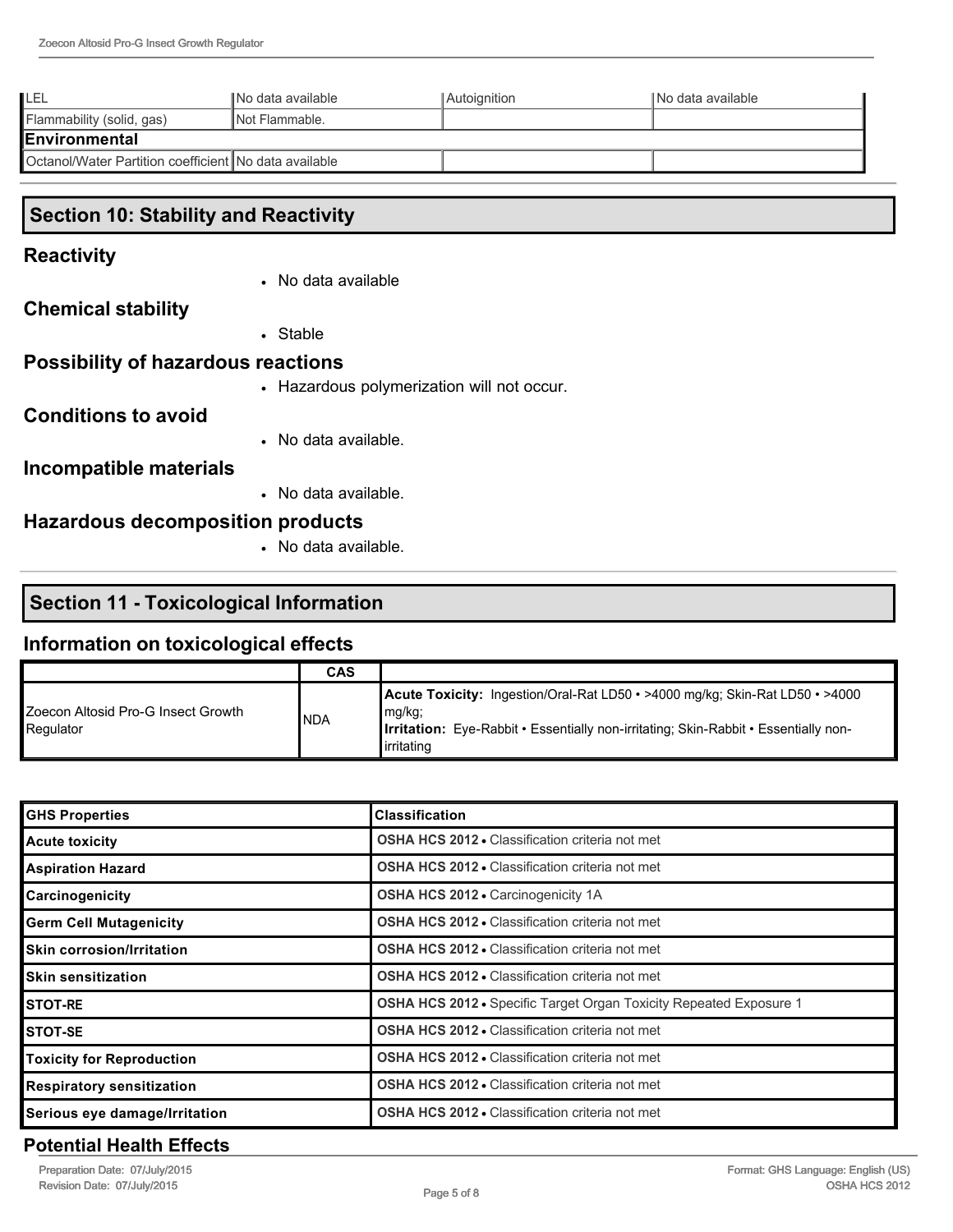| <b>Inhalation</b><br>Acute (Immediate) | • Exposure to respirable crystalline silica is not expected during the normal use of this<br>product. However, acute silicosis can occur with exposures to very high<br>concentrations of respirable crystalline silica over a very short time period, sometimes<br>as short as a few months. The symptoms of acute silicosis include progressive<br>shortness of breath, fever, cough and weight loss. |
|----------------------------------------|---------------------------------------------------------------------------------------------------------------------------------------------------------------------------------------------------------------------------------------------------------------------------------------------------------------------------------------------------------------------------------------------------------|
| <b>Chronic (Delayed)</b>               | • Exposure to respirable crystalline silica is not expected during normal use of this<br>product. However, prolonged overexposure to respirable crystalline silica may cause<br>lung disease (silicosis).                                                                                                                                                                                               |
| <b>Skin</b>                            |                                                                                                                                                                                                                                                                                                                                                                                                         |
| Acute (Immediate)                      | • Under normal conditions of use, no health effects are expected.                                                                                                                                                                                                                                                                                                                                       |
| <b>Chronic (Delayed)</b>               | • No data available.                                                                                                                                                                                                                                                                                                                                                                                    |
| Eye                                    |                                                                                                                                                                                                                                                                                                                                                                                                         |
| Acute (Immediate)                      | • Under normal conditions of use, no health effects are expected.                                                                                                                                                                                                                                                                                                                                       |
| <b>Chronic (Delayed)</b>               | • No data available.                                                                                                                                                                                                                                                                                                                                                                                    |
| Ingestion                              |                                                                                                                                                                                                                                                                                                                                                                                                         |
| Acute (Immediate)                      | • Under normal conditions of use, no health effects are expected.                                                                                                                                                                                                                                                                                                                                       |
| <b>Chronic (Delayed)</b>               | • No data available.                                                                                                                                                                                                                                                                                                                                                                                    |
| <b>Carcinogenic Effects</b>            | • Exposure to respirable crystalline silica dust from the finished product is not expected<br>to occur due to the manner in which the constituents are bound, thus the finished<br>product is not considered carcinogenic under conditions of normal use.                                                                                                                                               |

# **Section 12 - Ecological Information**

# **Toxicity**

| <b>Component</b>          | <b>CAS</b> | Data                                                                                                                                                                                                                                                                                                                              |
|---------------------------|------------|-----------------------------------------------------------------------------------------------------------------------------------------------------------------------------------------------------------------------------------------------------------------------------------------------------------------------------------|
| S-Methoprene<br>$(1.5\%)$ |            | Crustacea: NOEC Crustacea Mysid shrimp 0.014 mg/L [Chronic]; 48 Hour(s) LC50 Crustacea Daphnia<br>65733-16-6 <i>magna</i> 0.36 mg/L [Acute];<br>65733-16-6 <b>Fish:</b> 96 Hour(s) LC50 Fish Rainbow Trout 0.76 mg/L [Acute]; 96 Hour(s) LC50 Fish Blue Gill >0.37 mg/L<br>[Acute]; NOEC Fish Fathead minnow 0.048 mg/L [Chronic] |

# **Persistence and degradability**

|                                  | • No data available                       |
|----------------------------------|-------------------------------------------|
| <b>Bioaccumulative potential</b> |                                           |
|                                  | • No data available                       |
| <b>Mobility in Soil</b>          |                                           |
|                                  | • 10-14 days, rapidly hydrolyzed in soil. |
| <b>Other adverse effects</b>     |                                           |
| <b>Ecological Fate</b>           | • Not hydrolyzed up to 30 days.           |
| <b>Other Information</b>         |                                           |
|                                  | • No data available.                      |

# **Section 13 - Disposal Considerations**

#### **Waste treatment methods**

**Product waste • Dispose of content and/or container in accordance with local, regional, national, and/or** international regulations.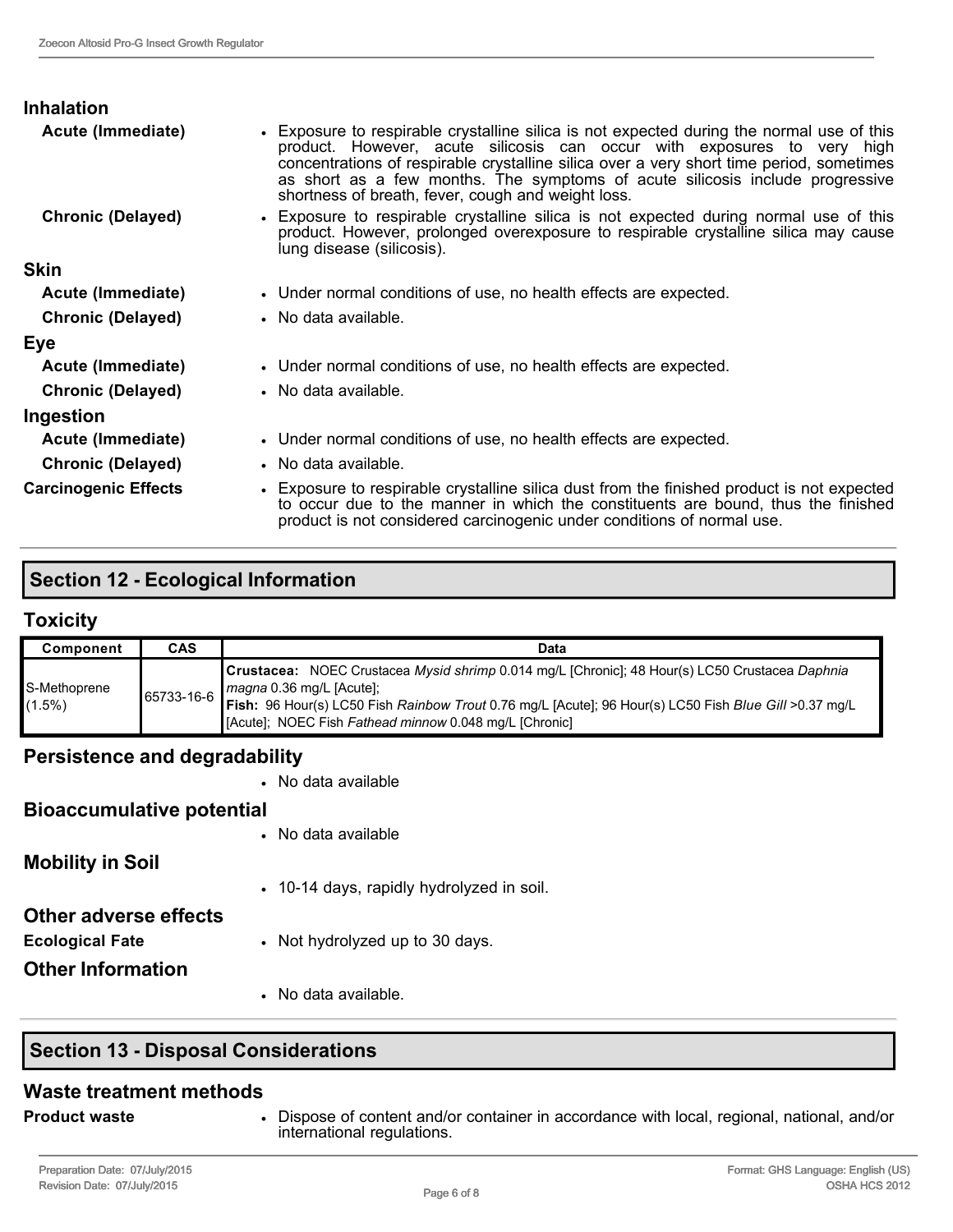**Packaging waste • Dispose of content and/or container in accordance with local, regional, national, and/or conta** international regulations.

# **Section 14 Transport Information**

|                 | UN<br>number                    | <b>UN proper shipping</b><br>name | <b>Transport hazard class</b><br>(es) | Packing<br>group | <b>Environmental</b><br>hazards |
|-----------------|---------------------------------|-----------------------------------|---------------------------------------|------------------|---------------------------------|
| <b>IDOT</b>     | Not Applicable                  | Not Regulated                     | Not Applicable                        | Not Applicable   | Not Applicable                  |
| <b>IMO/IMDG</b> | Not Applicable                  | Not Regulated                     | Not Applicable                        | Not Applicable   | Not Applicable                  |
|                 | <b>IATA/ICAO</b> Not Applicable | Not Regulated                     | Not Applicable                        | Not Applicable   | Not Applicable                  |

#### **Special precautions for user** • No data available

| <b>Transport in bulk according • No data available</b><br>to Annex II of MARPOL 73/78<br>and the IBC Code |  |  |  |
|-----------------------------------------------------------------------------------------------------------|--|--|--|
| <b>Other information</b>                                                                                  |  |  |  |

**IMO/IMDG** • No data available

**IATA/ICAO** • No data available

#### **Key to abbreviations**

= N/A = Not applicable.

### **Section 15 - Regulatory Information**

#### **Safety, health and environmental regulations/legislation specific for the substance or mixture**

**SARA Hazard Classifications** • Acute, Chronic

#### **FIFRA – Pesticide Labeling**

This chemical is a pesticide product registered by the United States Environmental Protection Agency and is subject to certain labeling requirements under federal pesticide law. These requirements differ from the classification criteria and hazard information required for safety data sheets (SDS), and for workplace labels of nonpesticide chemicals. The hazard information required on the pesticide label is reproduced below. The pesticide label also includes other important information, including directions for use.

#### **CAUTION**

**Precautionary Statements** • KEEP OUT OF THE REACH OF CHILDREN **Hazards to Humans and Domestic Animals** • Causes moderate eye irritation. Harmful if absorbed trough skin. Avoid contact with eyes or skin. Due to the size and abrasiveness of the granule, use protective eyewear and clothing to minimize exposure during loading and handling. Wash thoroughly with soap and water after handling. **First Aid •** IF IN EYES: Hold eye open and rinse slowly and gently with water for 15-20 minutes. Remove contact lenses, if present, after the first 5 minutes, then continue rinsing eye. IF ON SKIN OR CLOTHING: Take off contaminated clothing. Rinse skin immediately

with plenty of water for 15-20 minutes. Call a poison control center or doctor for treatment advice.

**Environmental Hazards** • Do not contaminate water when disposing of risate or equipment wash waters.

| Inventory     |            |             |
|---------------|------------|-------------|
| Component     | <b>CAS</b> | <b>TSCA</b> |
| 'S-Methoprene | 65733-16-6 | No          |